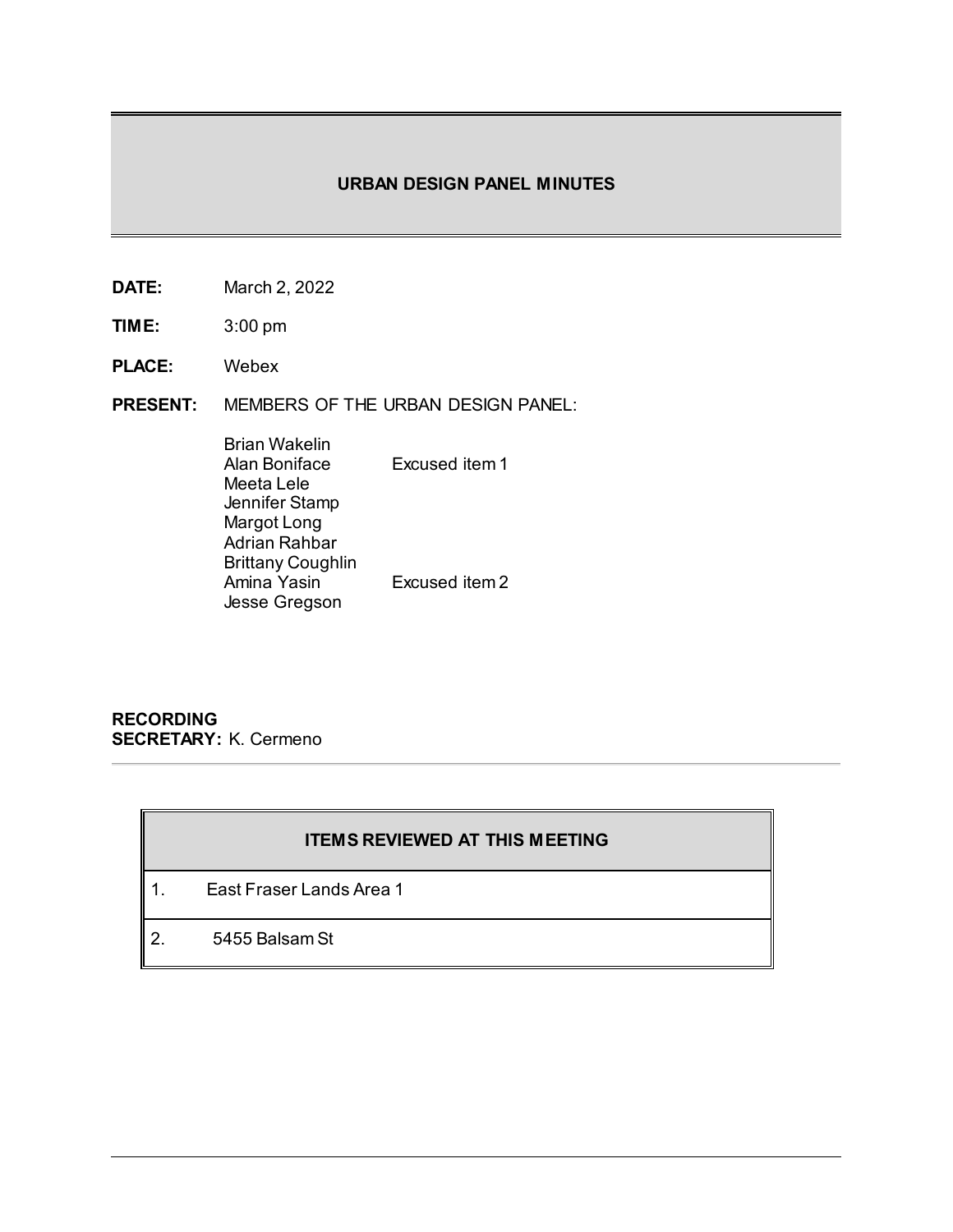Chair Brian Wakelin called the meeting to order at 3:05pm and noted the presence of a quorum. The panel then considered applications as scheduled for presentation.

| Address:<br>Permit No.                   | East Fraser Lands - Area 1<br>N/A                                                                                                                                                                                                                                                                                                                                                                                                                |
|------------------------------------------|--------------------------------------------------------------------------------------------------------------------------------------------------------------------------------------------------------------------------------------------------------------------------------------------------------------------------------------------------------------------------------------------------------------------------------------------------|
| Description:                             | The approved amendments will allow for revisions to the CD-1 to align<br>with current City policies and directions, including an additional floor<br>area of 39,246 square metre (422,422 square feet) in Area 1 to increase<br>housing options and an increased package of amenities, including 20<br>childcare spaces and 2 acres of park. Additional building height<br>maximum from 24 to 28 storeys is proposed in the Waterfront Precinct. |
| Zoning:                                  | $CD-1$                                                                                                                                                                                                                                                                                                                                                                                                                                           |
| <b>Application Status:</b><br>Architect: | Rezoning Application (Text Amendment to CD-1 (567))<br><b>Boniface Oleksiuk Politano Architects</b>                                                                                                                                                                                                                                                                                                                                              |
| Staff:                                   | Kevin Spaans, Desiree Drewitt and Kirsten Robinson                                                                                                                                                                                                                                                                                                                                                                                               |

# **EVALUATION: SUPPORT 9/0**

# **Planners' Introductions:**

Rezoning Planner Desiree Drewitt introduced the project, provided the site's context and masterplan development, and presented the rezoning proposal as follows:

# **Overview**

- The project site area is about 147,035 SF and is located in the south east corner of Vancouver, within East Fraser Lands (EFL).
- This rezoning proposal consists of three development parcels: Parcel 30, 33/34, and 35/36.
- EFL (aka River District) is a 128-acre site located in the southeast corner of the city, bound by Marine Way, Boundary Road, the Fraser River and Kerr Street.
- Planning for EFL has been underway since 2002 shortly after closure of the Canadian White Pines sawmill.
- Key milestones are the *Policy Statement* (2004), and the *Official Development Plan* (*ODP*) (2006).
- Areas 1 and 2 were originally rezoned in 2008 and 2010, respectively.

# **Masterplan**

- The EFL Plan Area is intended to be a new complete community with a population of approximately 15,000 people.
- The plan includes a commercial heart and high street connecting the town square to the waterfront anchored by a new community centre and public plaza.
- The plan includes 28 acres of parks and open space, 4 childcare facilities, a school site, and approximately 20% of the units as social housing.
- Since development started in early 2010s, approximately 4,000 residents have moved into the new neighborhood.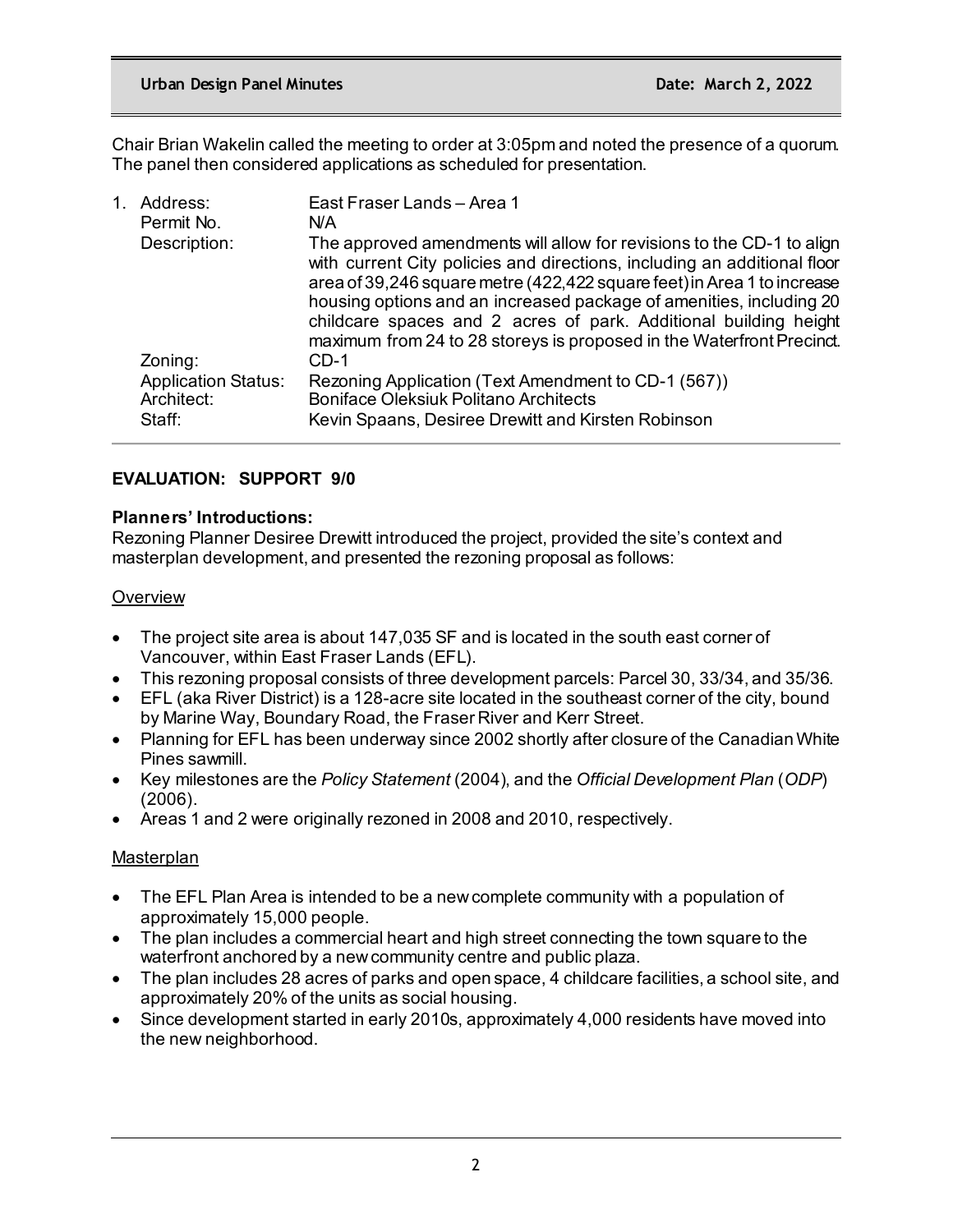# 10-year Update to the Masterplan

- In 2017, the City and the Developer embarked on a review of the *ODP* which was 10-years old at the time.
- The key objectives of the study were to increase housing diversity, better respond to changing environmental conditions, and to improve the delivery of the public benefits package.
- One of the big moves coming from that work was to create a stand-alone, waterfront site for the community centre, which was approved as an interim step in 2018.
- The work to update the *ODP* also included a redesign of the eastern neighbourhood (Area 3) and an evaluation of the potential of unbuilt sites in Areas 1 and 2 to increase housing opportunities.
- These *ODP* amendments were approved by Council in 2021, including additional floor area of 422,442 SF.
- This rezoning consideration, outlined in red, is the final step in the process to make adiustments in Area 1.

# Proposal

- The rezoning application considers a total of 422,442 SF of additional residential floor area on Parcels 30, 33/34 and 35/36 including:
	- $\circ$  100,000 SF of secured rental housing
	- $\circ$  55,000 SF of social housing
	- $\circ$  267,442 SF of market housing
- Additional height to achieve the increased density is proposed:
	- o On Parcel 30, adding an 18-storey tower
	- $\circ$  On Parcel 33/34, a height increase from 14 to 22 storeys is proposed
	- o On Parcel 35/36, a height increase from 9 to 16 storeys is proposed
- The rezoning proposal also includes design refinements to the Waterfront Shoreline in Area 1 and consideration of amendments to the *Utilities Development Cost Levies* (*UDCL*) by-law in exchange for neighbourhood amenities and drainage works.

Senior Development Planner, Kevin Spaans, then presented the overall changes in building massing from the original *ODP*, through proceeding amendments, to the current proposal, as follows:

# Urban Design Concept

- Through changes to the *ODP* the overall concept of building form scaling down toward the shores of the Fraser River has remained.
- The most prominent changes relate to the shifting of height and density away from the shoreline to allow the community centre to stand alone surrounded by substantial public realm to be under the control of the Vancouver Park Board.
- The site design prepared by BOP Architects and Wesgroup is intended to be a diagrammatic representation of how this area may work. A final design will come in future;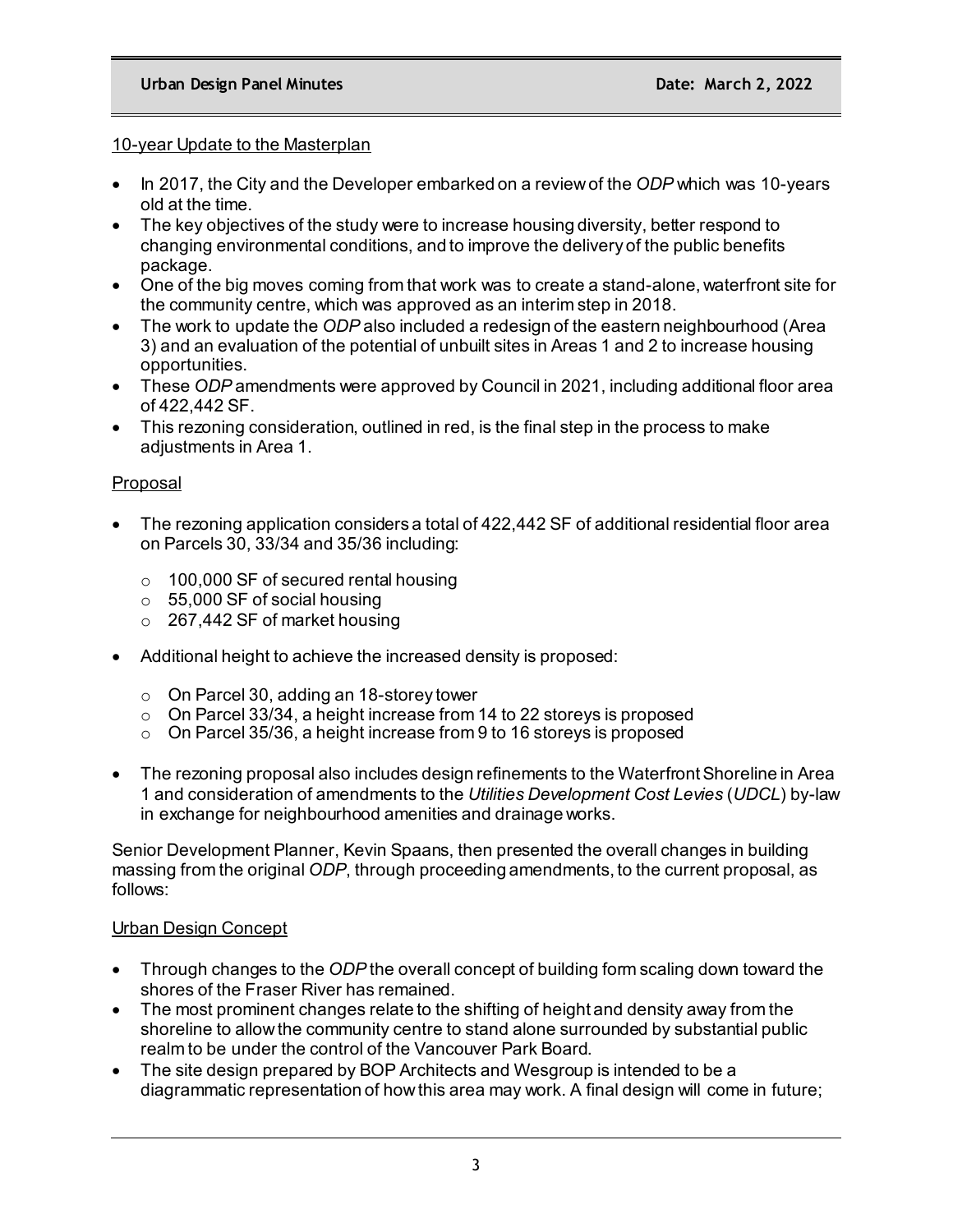however, comments on this preliminary approach will assist staff in their future work with the Park Board.

# Urban Design 'Roles'

- Each of the parcels in East Fraser Lands is assigned an urban design "role", such as being a gateway site or framing an important public space in the *East Fraser Lands Design Guidelines*.
- These "roles" provide clear objectives to staff and applicants when preparing applications.
- BOP Architects and Wesgroup have prepared updates to these "roles" with generally minimal divergences from the original.

# Building Massing and Comments Pursuant to Future DP Applications

- The indicative massing prepared at the time of the original *ODP* presents with a higher level of detail than is being proposed in this rezoning. The Panel's input on overall massing is limited following Council approval of the rezoning application.
- Further articulation and expression will be added through the Development Permit (DP) process, and each of the parcels will return to the Panel for consideration at that time.
- The Panel was welcomed to provide DP-level considerations to quide future applications, such as suggested materiality, architectural expression, etc.

# Solar Access

- Shadow analyses diagrams presented demonstrate an increase in shading overall, commensurate to the increase in height and density; however, these do not materially change the performance of the public realm.
- The reallocation of massing away from the community centre site results in improved solar access at and around this future public amenity.

Advice from the Panel on this application is sought on:

- 1. With consideration given to the City's objectives to provide a community centre, adjacent waterfront outdoor amenities and a dedicated park, please comment on the reallocated density, height, and massing proposed.
- 2. Please provide comments related to architectural expression, materiality, and site design intended to inform staff's review of future development permit applications.
- 3. Please provide comments on the waterfront conceptual design to inform future staff review.

# **Applicant's Introductory Comments:**

Property developer, Dean Johnson (Wesgroup), provided a brief overview of the history of the project and the objectives of the proposal, as follows:

• This rezoning formally captures by-law amendments reflected in the approved updates to the *ODP*, a 3-5 year undertaking including the applicant teams and the City.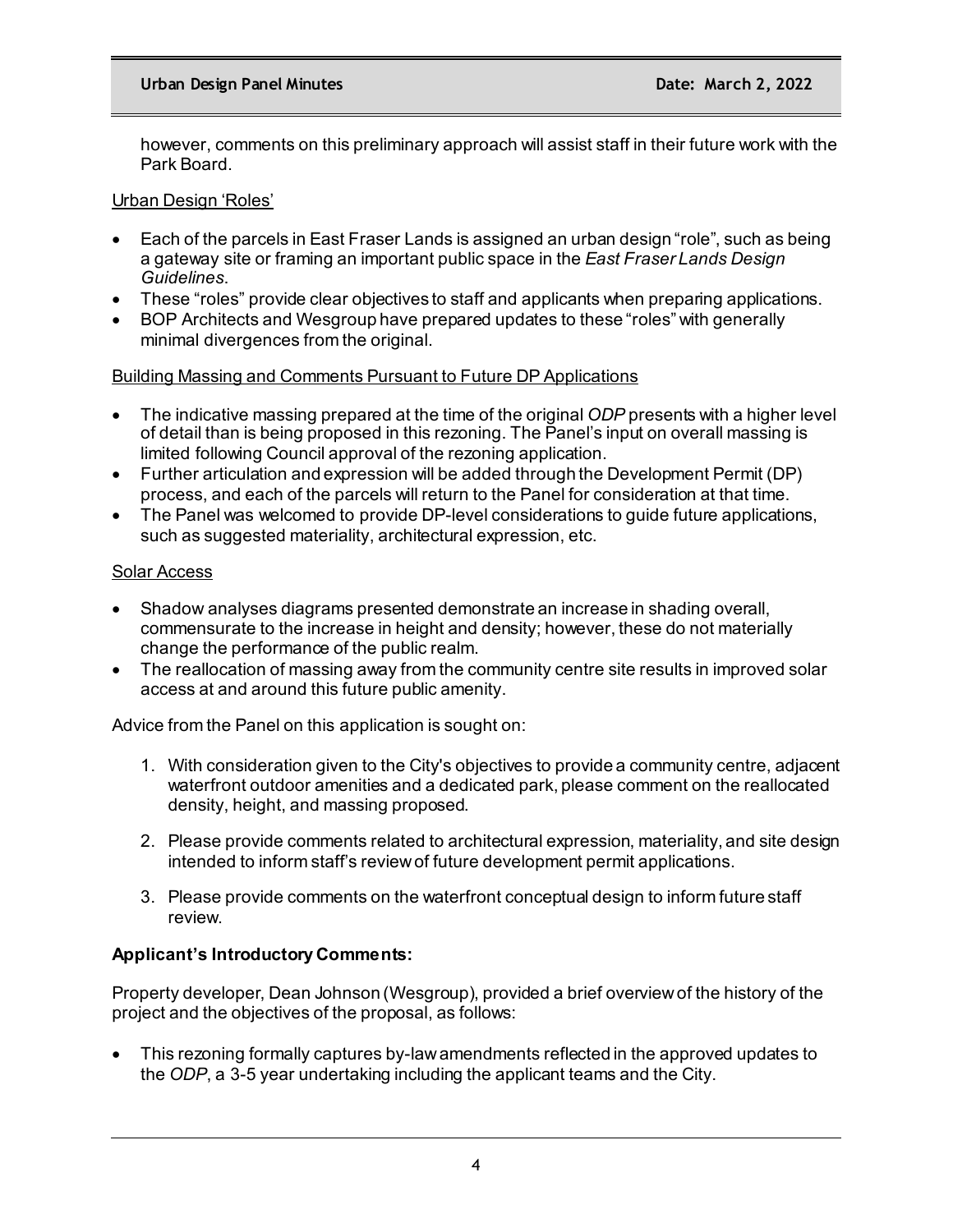- Reorienting massing and reallocating density allows for delivery of a discrete Vancouver Affordable Housing Authority (VAHA) development parcel. This allows for operational improvements and increases the supply of affordable rental housing.
- Additional market rental housing, new retail opportunities closer to the waterfront, and a better performing community plaza are also enabled by the proposed rezoning.

Project architect, Alan Boniface (BOP Architects), provided a summary of the applicant team's approach to the changes in massing and urban design concept, as follows:

- Established design principles in EFL formed the basis for the revised urban design approach so that the new massing continued to reflect the objectives for the community.
- Reorientation of massing was strategically done to maximize tower separation.
- Loading and parking accesses are reconsidered to reflect the changes in the street network that have occurred over time.
- Different uses are dispersed throughout the community but they are woven together in a way that is intended to provide for an interesting, active neighbourhood.
- Heritage elements are incorporated into the design approach for the waterfront public area, celebrating the history of the site, the riverfront, and the river walk.

The applicant team then took questions from the panel.

# **Panel's Consensus on Key Aspects Needing Improvement:**

Having reviewed the project it was moved by **MS. STAMP** and **MS.RAHBAR** and was the decision of the Urban Design Panel:

THAT the Panel Recommend **SUPPORT** the project and recommends the applicant team to carefully review and consider the comments made by Panel, as reflected in the Meeting Minutes.

# **Related Commentary:**

Strong support for the increases in height and amount of density proposed.

General support from the Panel for the approach to arrangement of massing, particularly the forming of courtyards.

General support from the Panel for the approach to public connectivity between and through courtyards.

A Panel member noted the modifications continue to allow for physical permeability while allowing for a more open and well-lit plaza.

Panel felt it was too early to comment on materiality and architectural expression.

Panel members noted that variety of architectural expressions should continue to reflect the legacy of the area.

A Panel member noted that the suggested material pallets in the *East Fraser Lands Design Guidelines* do good job of reflecting the industrial heritage of the site, future phases of development could include different approaches to materiality for contrast and visual interest.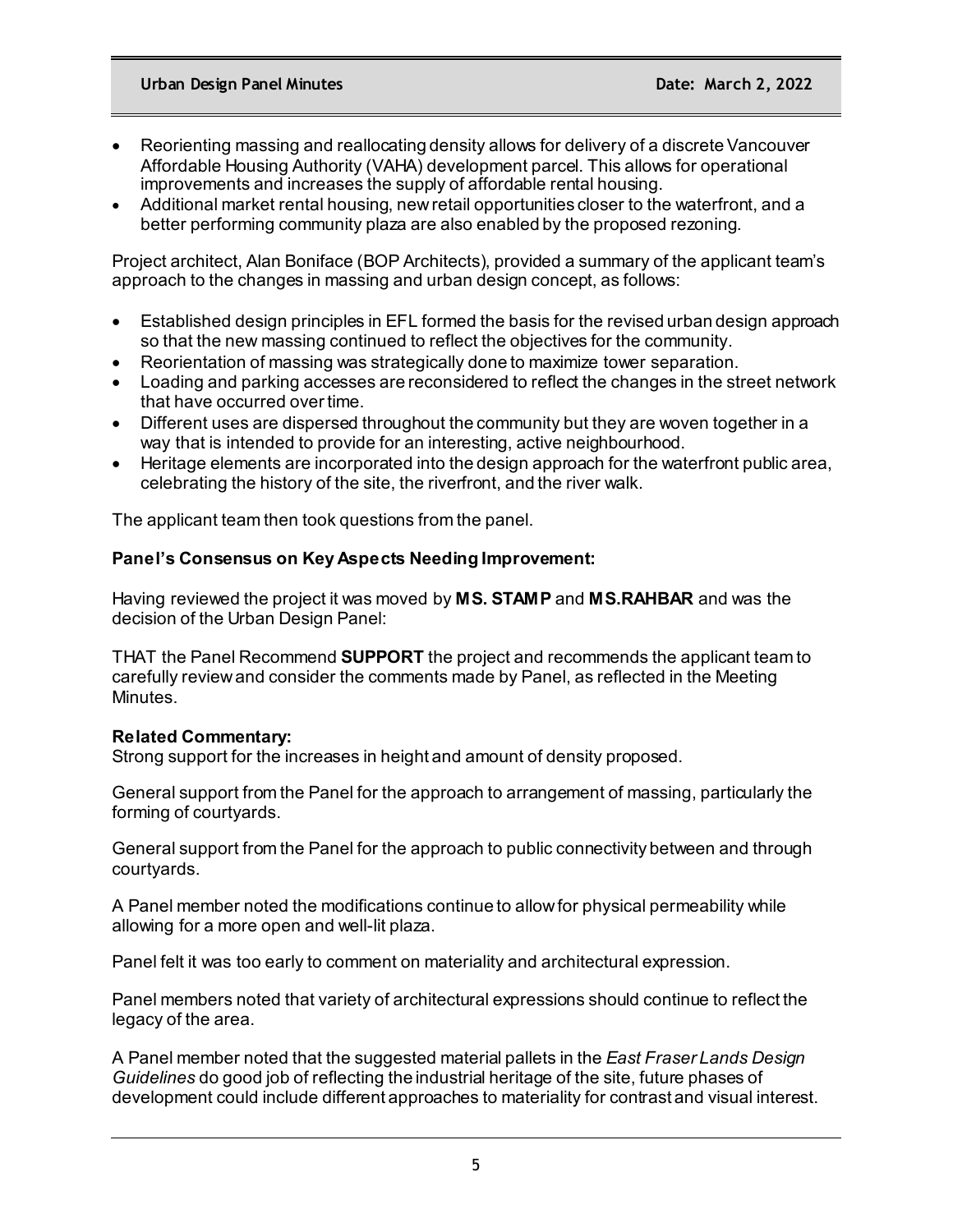Concern amongst some Panel members that the increase in density did not appear to include a commensurate increase in green space.

Strong support for the increased supply of affordable housing.

A Panel member expressed concern that 6-storey podiums (versus 4-storeys) may act as a barrier. The open spaces which should feel inviting.

Another Panel member expressed that 6-storeys wasn't enough considering the widths of some of the rights-of-way, noting that higher podiums may give more residents proximity to street and connectivity to the ground.

Panel members recommended setting towers back from the outside edges of podiums to better define the two massing elements.

Panel members generally supported the waterfront conceptual design; however, Panel members noted that more information is needed in future as the current proposal is more of a diagram.

Regarding landscaping, comments were made regarding provisions for double rows of street trees to reinforce a human scale, and that more native infill trees be provided in open spaces.

A Panel member suggested that there are opportunities for animation of back-of-house areas that should be considered, recommending that landscaping and furniture be used as tools to improve the performance of these areas.

A Panel member noted that the expression of landscapes, setbacks, public plazas, interstitial areas and park areas will be fundamental to the project.

A Panel member noted that all of the courtyard spaces at the development parcels are multiuse use, adding to activity and interest.

General support for sustainability elements.

**Applicant's Response:** The applicant team thanked the panel for their comments.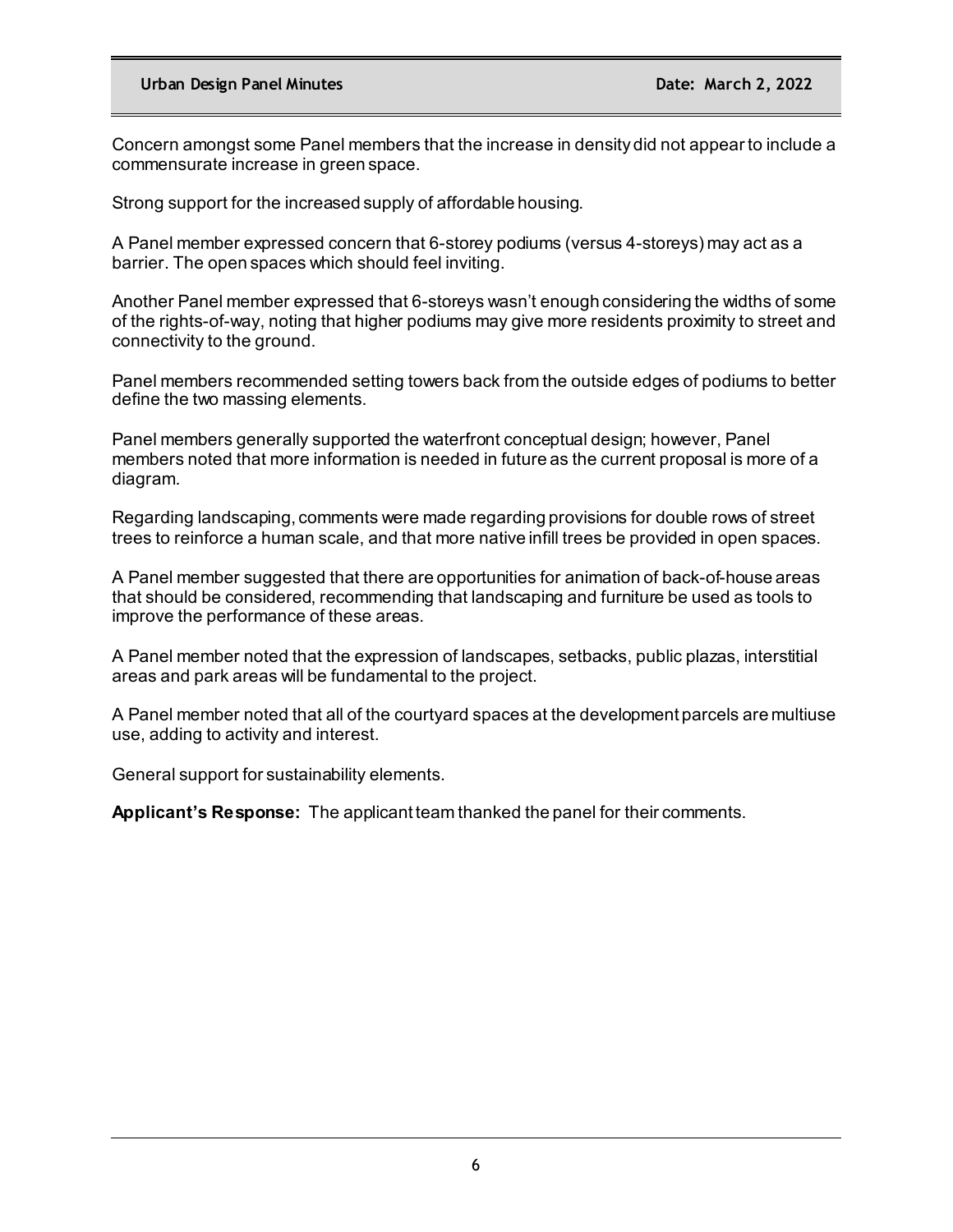| 2. | Address:<br>Permit No.                   | 5455 Balsam St<br>RZ-2021-00063                                                                                                                                                                                                                                                                                                                                                                                                                                                                                                                 |
|----|------------------------------------------|-------------------------------------------------------------------------------------------------------------------------------------------------------------------------------------------------------------------------------------------------------------------------------------------------------------------------------------------------------------------------------------------------------------------------------------------------------------------------------------------------------------------------------------------------|
|    | Description:                             | To develop an infill 14-storey rental residential building with 145<br>secured rental residential units; all over 3 levels of underground<br>parking, consisting of 142 vehicle parking spaces and 312 bicycle<br>parking spaces. The floor space ratio (FSR) is 3.63, the gross<br>floor area is $8,537.2$ sq. m $(91,894$ sq. ft.), and the building height<br>is 39.62 m (130 ft.). The application includes retention of the<br>existing 14-storey rental residential building, and is being<br>considered under the Secured Rental Policy. |
|    | Zoning:                                  | RM-3 to CD-1                                                                                                                                                                                                                                                                                                                                                                                                                                                                                                                                    |
|    | <b>Application Status:</b><br>Architect: | <b>Rezoning Application</b><br>RH Architects Inc.                                                                                                                                                                                                                                                                                                                                                                                                                                                                                               |
|    | Staff:                                   | Grace Jiang and Robert White                                                                                                                                                                                                                                                                                                                                                                                                                                                                                                                    |

# **EVALUATION: Support with Recommendations 7/0**

### • **Introduction:**

Rezoning Planner, Robert White, began by noting this site is located in Kerrisdale at the northwest corner of Balsam Street and West 39th Avenue in close proximity to the Midtown/Ridgeway Greenway along West 37th Avenue, the Arbutus Greenway, and the R4 RapidBus route along West 41st Avenue. The site is currently zoned RM-3, and is developed with a 14-storey residential building containing 88 rental residential units, along with a pool and generous landscaping. Properties to the south and east are zoned RM-3 for apartment forms of up to 120 ft. Properties to the west across the lane are zoned CD-1 (375) for ground-oriented multi family housing and RS-5 zoning further south and west. Properties to the north across the lane are zoned CD-1 (188) and developed with a heritage-designated church and groundoriented multi-family housing, and RS-5 zoning further north.

# Secured Rental Policy

Consideration of this rezoning application is enabled by the Secured Rental Policy. Specifically, the Policy allows for consideration of rezoning applications for sites zoned RM-3 where existing rental units do not currently exist, and infill development where appropriate on sites where existing tenants are not displaced. In this case the latter criteria for infill development applies. The Policy notes redevelopment is to adhere to existing height limits and generally to guidelines. The RM-3 district schedule anticipates building forms of up to 120 ft.

#### Proposal

This application to rezone 5455 Balsam Street proposes a 14-storey infill residential building, with retention of the existing 14-storey residential building, and includes 145 new secured rental residential units, a height of 39.62 m (130 ft.), a density of 3.63 FSR for the portion of the site proposed to be developed, and a total of 142 underground vehicle parking spaces and 312 bicycle parking spaces shared between the existing building and the new proposed building.

Development Planner, Grace Jiang presented the project's form of development,

# **Context:**

This subject site is located at the northwest end of the RM-3 zone in Kerrisdale. RM-3 is one of the old medium-density residential zones. Many buildings were built in the 1960s to '80s. The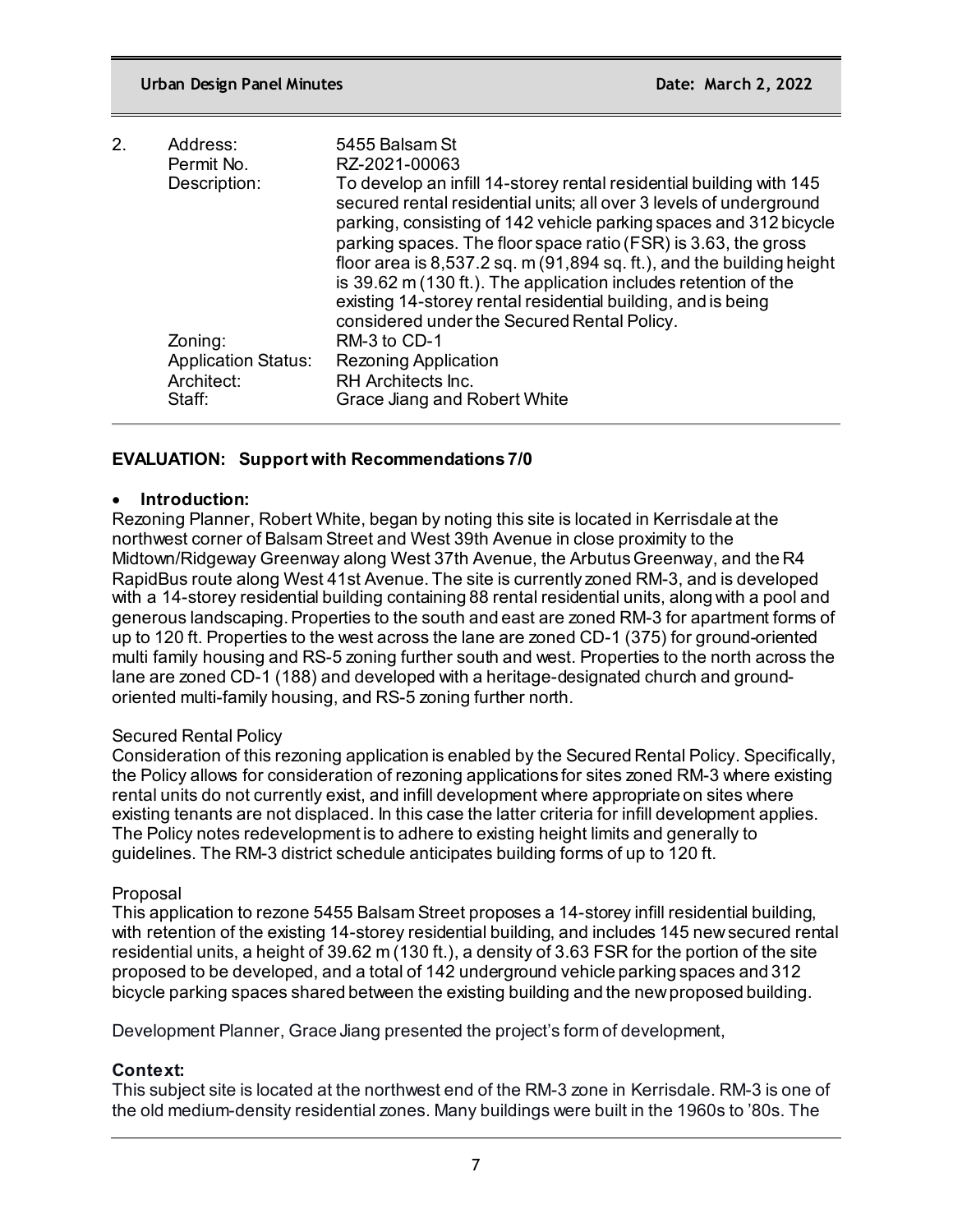building form in this area is characterized by a mix of low to mid-rise apartment buildings and high-rise buildings with heights ranging from 3 to 14 storeys. Due to the density incentives regulation, the towers in this area were mainly developed in the form of a "tower in the park" surrounded by generous landscaped open spaces. The tower floorplates are varied from 3,000 s.f. to 8,000 s.f. depending on the site areas that the towers are located.

As for the immediate context, there are 3 to 6- storey apartment buildings across Balsam St, a church and a 3-storey senior housing across the north lane, and a courtyard townhouse development across the west lane.

# **Site Condition:**

The site area is exceptionally large. It stretches almost the entire block with a frontage of 460 ft on Balsam St. The site slopes down to the south and west by approx. 24 ft. Balsam Street is about 10 ft higher than the rear lane. There is an existing large rectangular 14-storey building located on the southern half of the site. The northern end of the site is a natural green area with quite a few mature trees, but currently, it is not accessible by residents and the public.

# **Form of Development under Policy**:

As the Secured Rental Policy specified, in the RM-3 zoning area, infill development can be considered where appropriate on sites. The development is required to adhere to existing height limits and generally to guidelines. RM-3 zoning has a 120 ft outright height limit, and there are no design guidelines associated with the zoning. This infill development will be assessed relative to the intent of the RM-3 schedule. The intent of this schedule emphasizes the provision of high-quality parking, open space, and daylight access while permitting medium-density residential development, including high-rise apartment buildings.

# **The proposal:**

This rezoning application proposes an infill high-rise building on the northern half of the site. The city considers this infill development because the site area is extremely large and meets the criteria to consider two towers on site.

The new building includes a 14-storey tower and a 4-storey podium. The proposed building height is 130 ft, 10 ft higher than the RM-3 height limit. This increased height is a trade-off for reduced podium and tower footprints, which helps achieve a larger open space and greater daylight access to the surrounding public areas. An amenity room is proposed on the rooftop and is counted as the 15th floor. This concept is generally encouraged in other city policies, and Zoning Bylaws, provided the amenity room is modest in size and barely visible.

The proposed tower has a 6,000 s.f. floorplate, and is 80 ft apart from the existing building. The northern natural green area and the mature trees are intact. The overall site coverage is approx. 30%. The application generally aligns with RM-3 parameters, including setbacks, tower separation, site coverage threshold for density incentive. Regarding the vertical angle of daylight (VAD) regulation, staff provided a comparative analysis of daylight angles between the rezoning application and development under zoning, to help the Panel to evaluate the overall performance of this infill rezoning application. Staff also acknowledge that the RM-3 VAD is a form-based zoning regulation and is more stringent than many other medium-density residential areas in the city.

With regard to the public realm and amenity spaces, ground-oriented units are proposed on both street and the lane; the building communal entrance is on Balsam St with a two-storey gate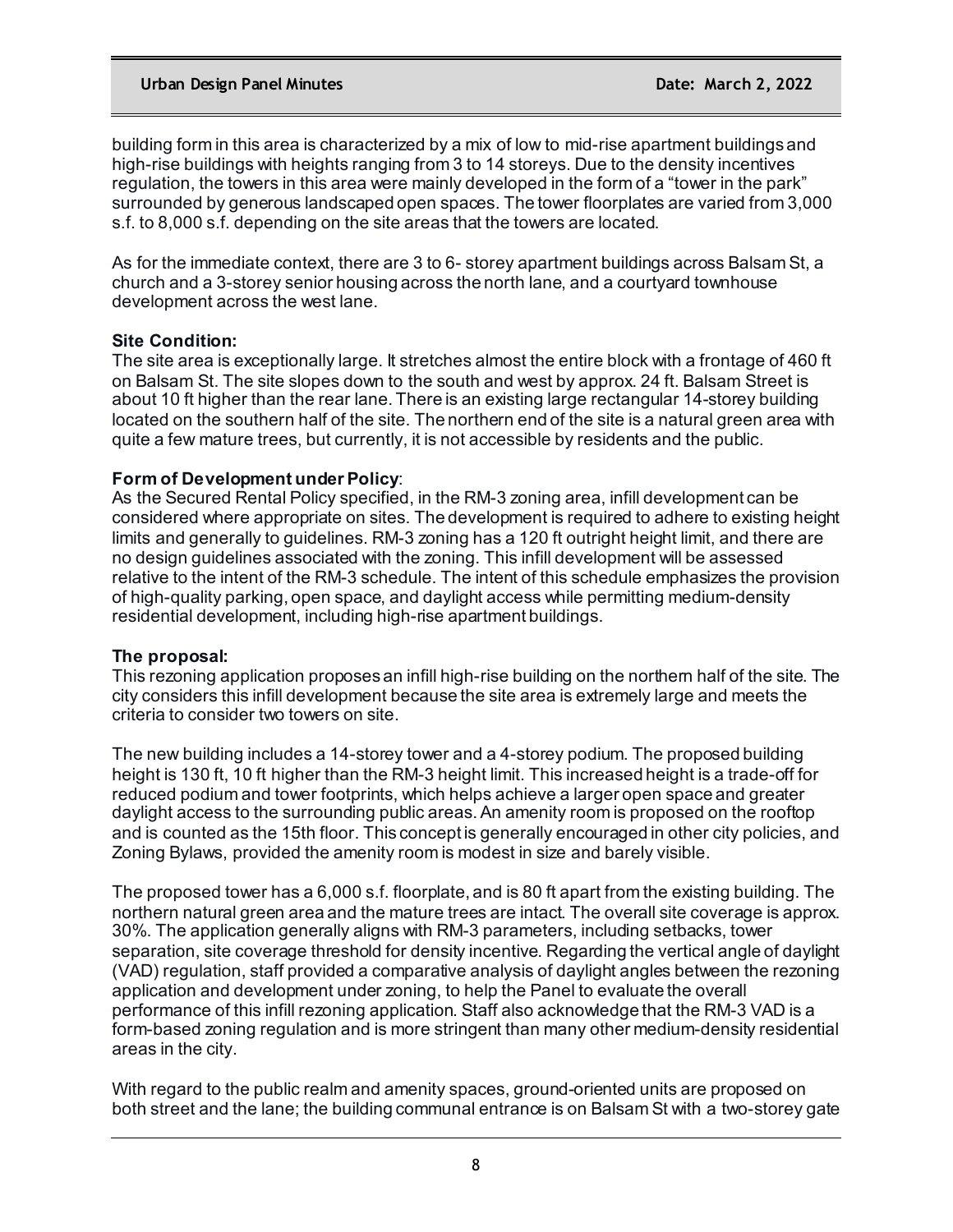expression; the significant trees around the perimeter of the site will be retained. Outdoor and Indoor amenity spaces are co-located at multiple locations. Staff also presented the shadow studies and pointed out that the site is north-south oriented, and the new tower is located in the central area of the site, so the shadows are largely contained on-site at equinoxes and summer solstice.

Advice from the Panel on this application is sought on:

- 1. Given the policy objectives and intent of base zoning, staff are considering this proposal for a 130 ft tower instead of a 120 ft tower envisioned under the Policy. Please comment on the overall height and density, in particular assessing the impact of the additional height varied from the Policy.
- 2. Comment on the contextual fit of the new building as it relates to massing, building form, public realm, and impact to the adjacent properties.
- 3. Comment on whether the proposal successfully secures a high quality of open space and daylight access, with particular considerations given to:
	- Spacing of the buildings and level of openness to the sky;
	- Performance of open spaces and quality of landscape design.
- 4. Advice on the architectural expression to inform a future DP application review, in particular the vertical expression up to the rooftop amenity room.

# • **Applicant's Introductory Comments:**

The site is an anomaly, it's all under one ownership. The building is a little bit to the south, this allowed for development to the North. At the north, side to the site there is an open space that is very much utilized. Across the lane are 3/3.5 storey townhouses. There are townhouses placed on the lane side.

They applicant noted they spent a year with the planning department regarding the shape and form.

The applicant decided to place the building where it is so that a major of cluster of tress on the north could be maintained

In order to keep the existing grove of trees the building floorplate shrunk, this resulted in a one storey additional storey of height.

Saw an opportunity to open up the lane and make it more pedestrian friendly, there are patios on the lane to activate the lane.

The parkade is all to the north of the existing building, its being done in a way to minimize impact of the existing building.

There are a variety of amenity areas around the building.

There is an outdoor and indoor amenity area on the ground level.

At the north end there is a grove of trees that is about 800 square of feet.

There is a variety of places and opportunities for gathering and socializing.

Tried to provide a contemporary architecture that is appropriate to the Kerrisdale setting. Tried to extenuate the vertical and horizontal aspects of the building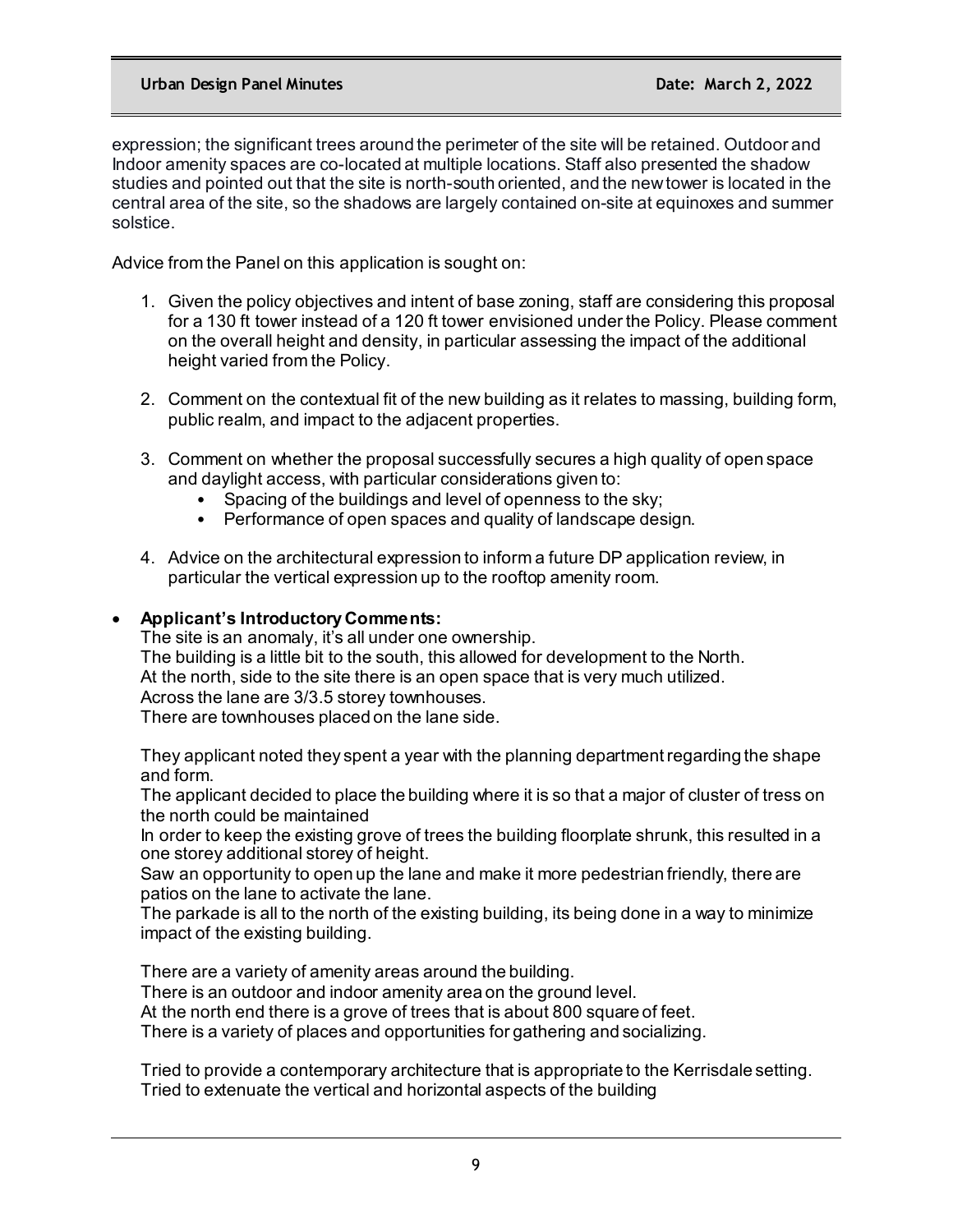The project is following the green building policy and standards will meet all the sustainability requirements from the city.

# LANDSCAPE

Landscape includes plants that are pollinators and created potential habitats for bees and birds.

At the roof tops there are areas of green roofs and urban agriculture.

There is a big harvest table, lots of seating and a trellis for a sense of canopy and evening lighting.

Working to make the lane a lot more attractive and animated.

The trees to the north will have more a natural character.

Worked closely with architecture team and arborist to protect root zones.

The space between existing building and new building there is an amenity that will be a shared space between the two areas along with a kid's area.

The applicant team then took questions from the panel.

# • **Panel's Consensus on Key Aspects Needing Improvement:**

Having reviewed the project it was moved by **MS. LONG** and **MR. BONIFACE** and was the decision of the Urban Design Panel:

THAT the Panel **SUPPORT** the project with the following recommendations to be reviewed by City Staff:

- Review differentiation of facades to respond to adjacency;
- Review differentiation at base, continue to develop the design of exterior spaces for livability;
- Design development of the indoor and outdoor relationship of amenity spaces and relationship to outdoor amenity space;
- Reduce vertical expression and reduce thermal bridging;
- Consider the thermal bridging of balconies.

# **Related Commentary:**

There was strong support for the height and massing.

The additional height does not affect shadowing.

The panel supported the placement of the building; the positioning allows of penetration of light. The majority of the panel noted the architectural fit feels generally okay for the density of the area.

There was a number of comments regarding the envelope difference on various faces. There were a number of comments regarding the relationship of the building to the base and to the ground.

Work on the interface of the street level, presently feels the building is brought to the ground and balconies are close to the grade.

Consider a greater massing of the base so the building connects better to the ground.

A panelist noted there is great opportunity to break down the building form and massing and knit it back into the strong landscape.